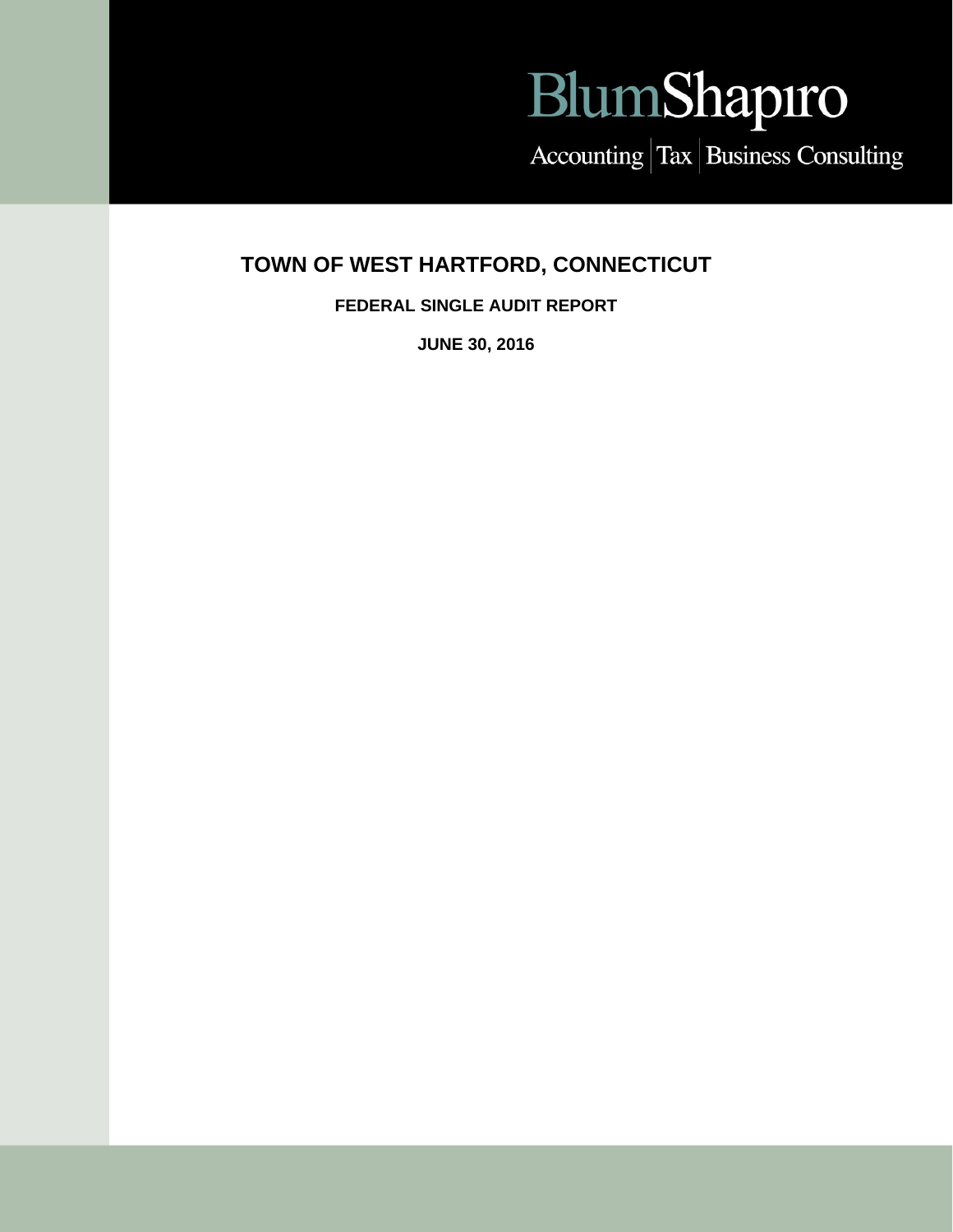#### **TOWN OF WEST HARTFORD, CONNECTICUT FEDERAL SINGLE AUDIT REPORT JUNE 30, 2016 TABLE OF CONTENTS**

| Independent Auditors' Report on Compliance for Each Major Federal Program; Report<br>on Internal Control over Compliance; and Report on Schedule of Expenditures of<br>Federal Awards Required by the Uniform Guidance   | $1 - 3$ |
|--------------------------------------------------------------------------------------------------------------------------------------------------------------------------------------------------------------------------|---------|
|                                                                                                                                                                                                                          |         |
| Schedule of Expenditures of Federal Awards                                                                                                                                                                               | $4 - 5$ |
| Notes to Schedule of Expenditures of Federal Awards                                                                                                                                                                      | 6       |
| Independent Auditors' Report on Internal Control over Financial Reporting and on<br>Compliance and Other Matters Based on an Audit of Financial Statements Performed<br>in Accordance with Government Auditing Standards | 7-8     |
| Schedule of Findings and Questioned Costs                                                                                                                                                                                | 9       |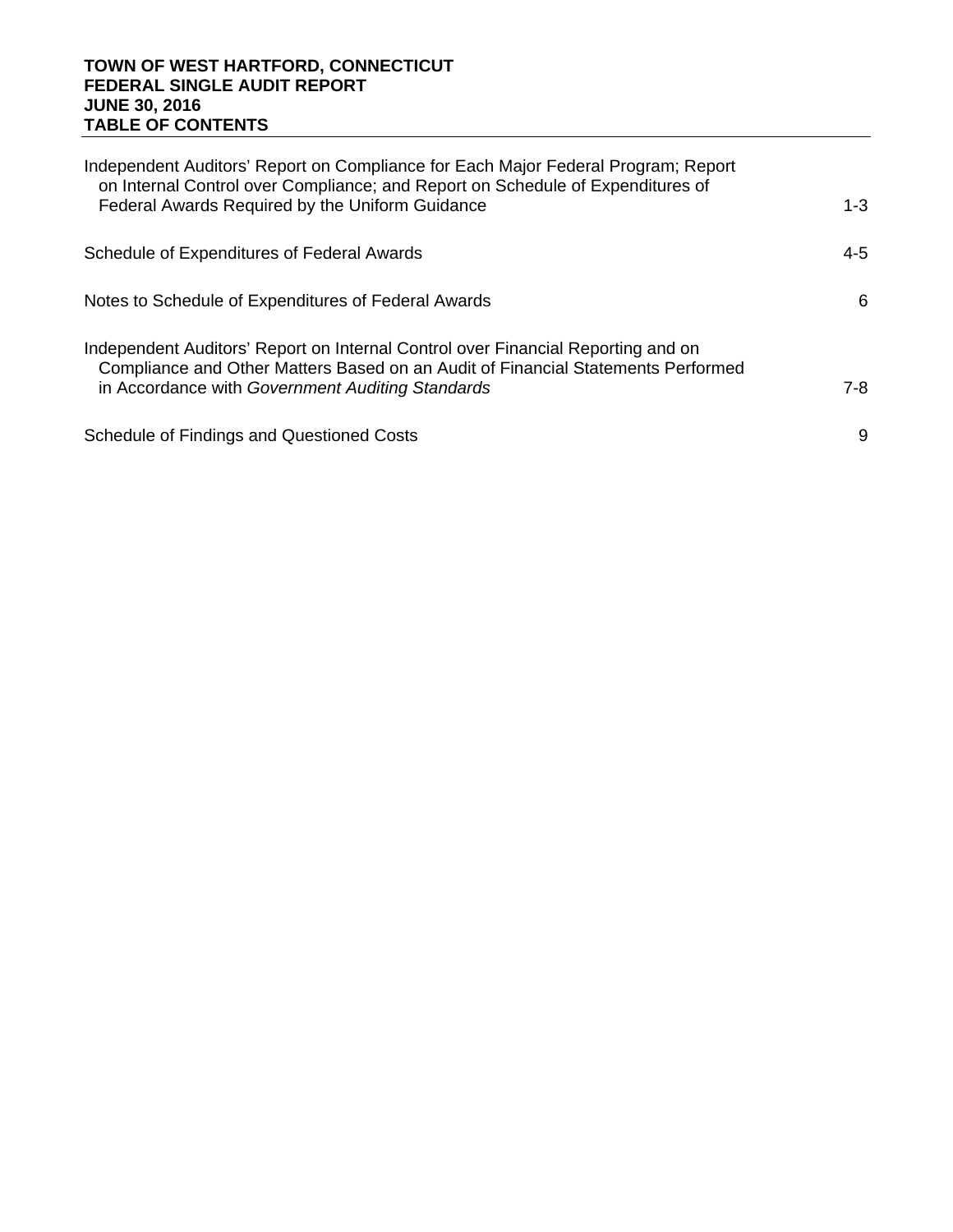

Accounting Tax Business Consulting

#### **Independent Auditors' Report on Compliance for Each Major Federal Program; Report on Internal Control over Compliance; and Report on Schedule of Expenditures of Federal Awards Required by the Uniform Guidance**

To the Members of the Town Council Town of West Hartford, Connecticut

#### **Report on Compliance for Each Major Federal Program**

We have audited the Town of West Hartford, Connecticut's compliance with the types of compliance requirements described in the *OMB Compliance Supplement* that could have a direct and material effect on each of the Town of West Hartford, Connecticut's major federal programs for the year ended June 30, 2016. The Town of West Hartford, Connecticut's major federal programs are identified in the summary of auditors' results section of the accompanying schedule of findings and questioned costs.

#### *Management's Responsibility*

Management is responsible for compliance with federal statutes, regulations, and the terms and conditions of its federal awards applicable to its federal programs.

#### *Auditors' Responsibility*

Our responsibility is to express an opinion on compliance for each of the Town of West Hartford, Connecticut's major federal programs based on our audit of the types of compliance requirements referred to above. We conducted our audit of compliance in accordance with auditing standards generally accepted in the United States of America; the standards applicable to financial audits contained in *Government Auditing Standards*, issued by the Comptroller General of the United States; and the audit requirements of Title 2 U.S. *Code of Federal Regulations* Part 200, *Uniform Administrative Requirements, Cost Principles, and Audit Requirements for Federal Awards* (Uniform Guidance). Those standards and the Uniform Guidance require that we plan and perform the audit to obtain reasonable assurance about whether noncompliance with the types of compliance requirements referred to above that could have a direct and material effect on a major federal program occurred. An audit includes examining, on a test basis, evidence about the Town of West Hartford, Connecticut's compliance with those requirements and performing such other procedures as we considered necessary in the circumstances.

We believe that our audit provides a reasonable basis for our opinion on compliance for each major federal program. However, our audit does not provide a legal determination of the Town of West Hartford, Connecticut's compliance.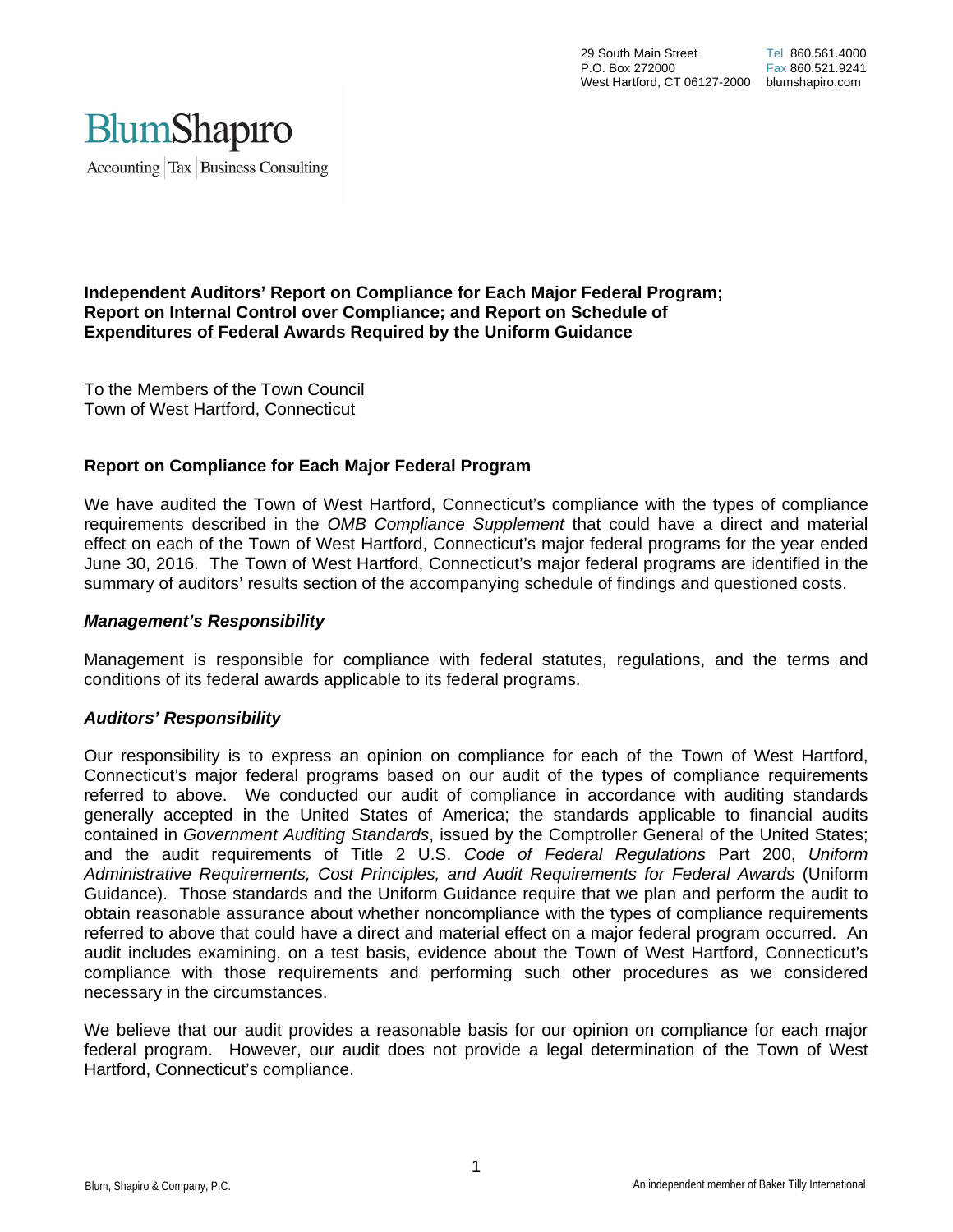#### *Opinion on Each Major Federal Program*

In our opinion, the Town of West Hartford, Connecticut, complied, in all material respects, with the types of compliance requirements referred to above that could have a direct and material effect on each of its major federal programs for the year ended June 30, 2016.

#### **Report on Internal Control over Compliance**

Management of the Town of West Hartford, Connecticut, is responsible for establishing and maintaining effective internal control over compliance with the types of compliance requirements referred to above. In planning and performing our audit of compliance, we considered the Town of West Hartford, Connecticut's internal control over compliance with the types of requirements that could have a direct and material effect on each major federal program to determine the auditing procedures that are appropriate in the circumstances for the purpose of expressing an opinion on compliance for each major federal program and to test and report on internal control over compliance in accordance with the Uniform Guidance, but not for the purpose of expressing an opinion on the effectiveness of internal control over compliance. Accordingly, we do not express an opinion on the effectiveness of the Town of West Hartford, Connecticut's internal control over compliance.

A deficiency in internal control over compliance exists when the design or operation of a control over compliance does not allow management or employees, in the normal course of performing their assigned functions, to prevent, or detect and correct, noncompliance with a type of compliance requirement of a federal program on a timely basis. A material weakness in internal control over compliance is a deficiency, or combination of deficiencies, in internal control over compliance such that there is a reasonable possibility that material noncompliance with a type of compliance requirement of a federal program will not be prevented, or detected and corrected on a timely basis. A significant deficiency in internal control over compliance is a deficiency, or combination of deficiencies, in internal control over compliance with a type of compliance requirement of a federal program that is less severe than a material weakness in internal control over compliance, yet important enough to merit attention by those charged with governance.

Our consideration of internal control over compliance was for the limited purpose described in the first paragraph of this section and was not designed to identify all deficiencies in internal control over compliance that might be material weaknesses or significant deficiencies. We did not identify any deficiencies in internal control over compliance that we consider to be material weaknesses. However, material weaknesses may exist that have not been identified.

The purpose of this report on internal control over compliance is solely to describe the scope of our testing of internal control over compliance and the results of that testing based on the requirements of the Uniform Guidance. Accordingly, this report is not suitable for any other purpose.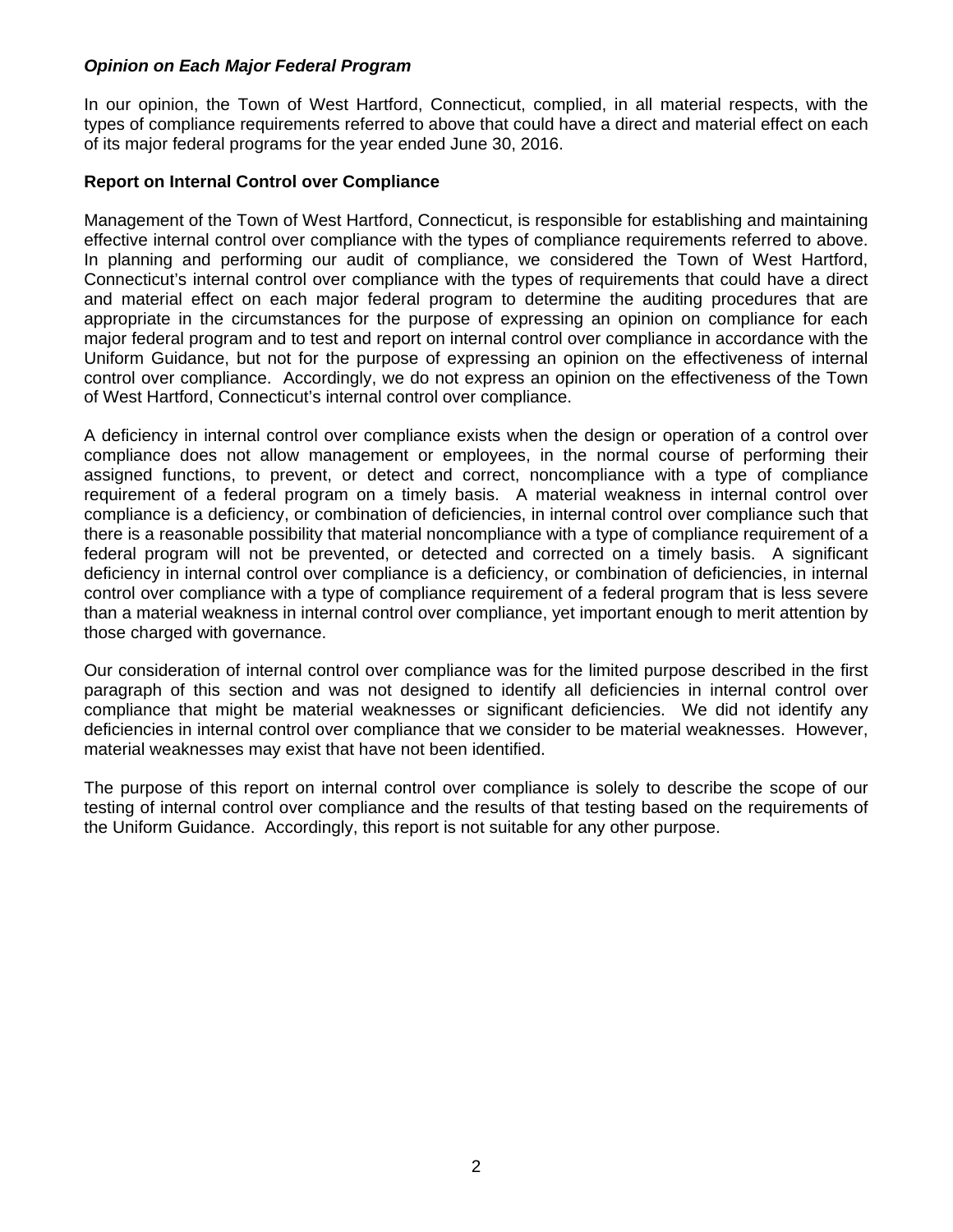#### **Report on Schedule of Expenditures of Federal Awards Required by the Uniform Guidance**

We have audited the financial statements of the governmental activities, the business-type activities, the discretely presented component unit, each major fund and the aggregate remaining fund information of the Town of West Hartford, Connecticut, as of and for the year ended June 30, 2016, and the related notes to the financial statements, which collectively comprise the Town of West Hartford, Connecticut's basic financial statements. We issued our report thereon dated December 23, 2016, which contained unmodified opinions on those financial statements. Our audit was conducted for the purpose of forming opinions on the financial statements that collectively comprise the basic financial statements. The accompanying schedule of expenditures of federal awards is presented for purposes of additional analysis as required by the Uniform Guidance and is not a required part of the basic financial statements. Such information is the responsibility of management and was derived from and relates directly to the underlying accounting and other records used to prepare the basic financial statements. The information has been subjected to the auditing procedures applied in the audit of the financial statements and certain additional procedures, including comparing and reconciling such information directly to the underlying accounting and other records used to prepare the basic financial statements or to the basic financial statements themselves, and other additional procedures in accordance with auditing standards generally accepted in the United States of America. In our opinion, the schedule of expenditures of federal awards is fairly stated in all material respects in relation to the basic financial statements as a whole.

Blum, Shapino & Company, P.C.

West Hartford, Connecticut December 23, 2016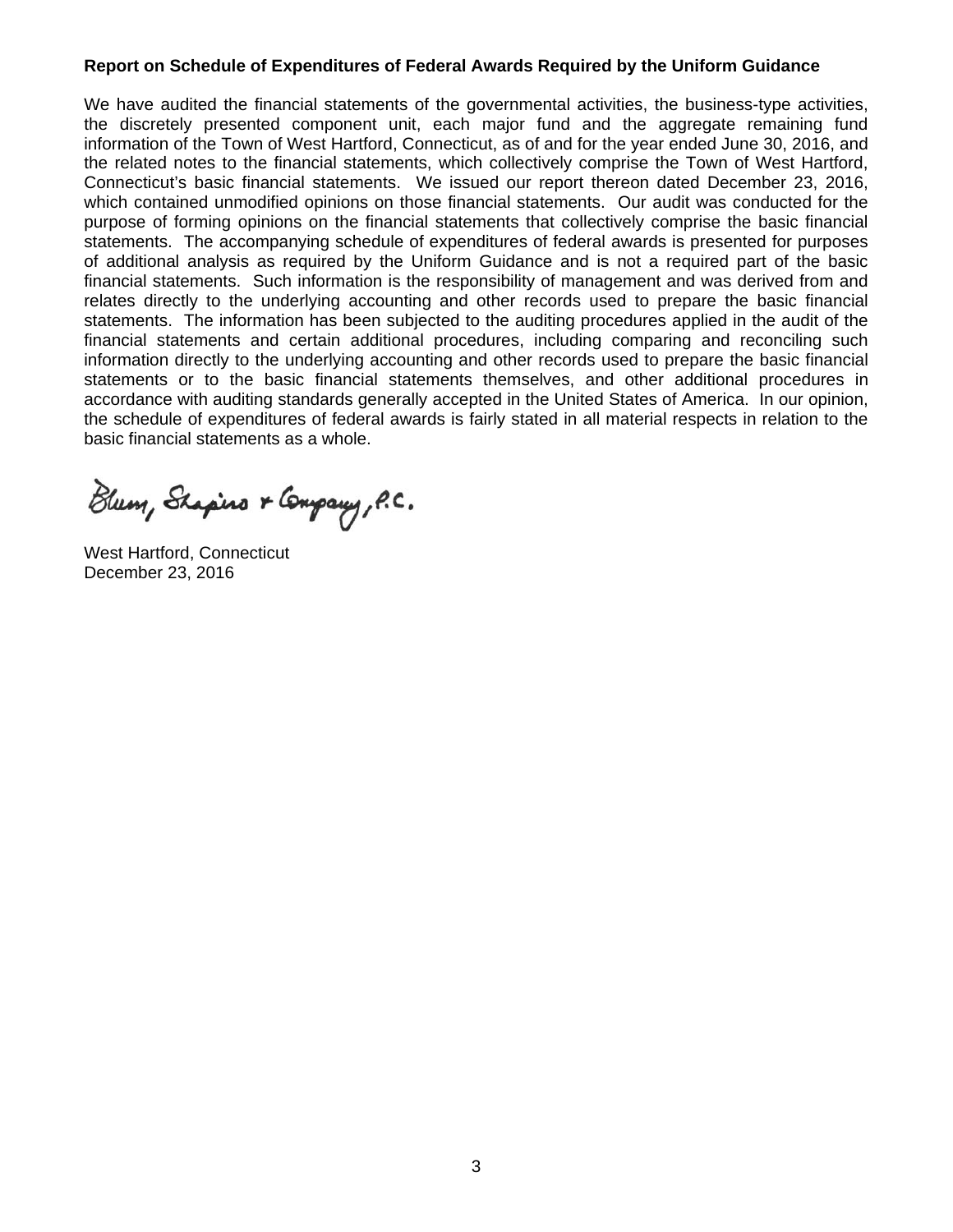#### **TOWN OF WEST HARTFORD, CONNECTICUT SCHEDULE OF EXPENDITURES OF FEDERAL AWARDS FOR THE YEAR ENDED JUNE 30, 2016**

| Federal Grantor/Pass-Through Grantor/<br><b>Program or Cluster Title</b>                                                                                                             | Federal<br><b>CFDA</b><br><b>Number</b> | <b>Pass-Through Entity</b><br><b>Identifying Number</b>                                      |                                      | <b>Total Federal</b><br><b>Expenditures</b> |
|--------------------------------------------------------------------------------------------------------------------------------------------------------------------------------------|-----------------------------------------|----------------------------------------------------------------------------------------------|--------------------------------------|---------------------------------------------|
| <b>United States Department of Transportation</b><br>Passed Through the State of Connecticut Department of Transportation:                                                           |                                         |                                                                                              |                                      |                                             |
| <b>Highway Safety Cluster:</b><br>State and Community Highway Safety<br><b>National Priority Safety Programs</b>                                                                     | 20.600<br>20.616                        | 12062-DOT57513-20559<br>12062-DOT57513-22600                                                 | \$<br>6,260<br>57,459<br>\$          | 63,719                                      |
| Passed Through the State of Connecticut Department of Energy and Environmental Protection:                                                                                           |                                         |                                                                                              |                                      |                                             |
| Highway Planning and Construction Cluster:<br><b>Recreational Trails Program</b>                                                                                                     | 20.219                                  | 12060-DEP44321-20296                                                                         | 10,193                               |                                             |
| Passed Through the State of Connecticut Department of Transportation:                                                                                                                |                                         |                                                                                              |                                      |                                             |
| <b>Highway Planning and Construction</b>                                                                                                                                             | 20.205                                  | 12062-DOT57124-22108                                                                         | 160,934                              | 171,127                                     |
| <b>Federal Transit Cluster:</b><br><b>Federal Transit Capital Investment Grants</b>                                                                                                  | 20.500                                  | 12062-DOT57124-22100                                                                         |                                      | 65                                          |
| Alcohol Open Container Requirements                                                                                                                                                  | 20.607                                  | 12062-DOT57513-22091                                                                         |                                      | 103,899                                     |
| <b>Total United States Department of Transportation</b>                                                                                                                              |                                         |                                                                                              |                                      | 338,810                                     |
| <b>United States Department of Agriculture</b><br>Passed Through the State of Connecticut Department of Education:                                                                   |                                         |                                                                                              |                                      |                                             |
| <b>Child Nutrition Cluster:</b><br>School Breakfast Program<br>Summer Food Service Program for Children<br>Summer Food Service Program for Children<br>National School Lunch Program | 10.553<br>10.559<br>10.559<br>10.555    | 12060-SDE64370-20508<br>12060-SDE64370-20540<br>12060-SDE64370-20548<br>12060-SDE64370-20560 | 185,271<br>7,736<br>772<br>1,162,761 | 1,356,540                                   |
| Passed Through the State of Connecticut Department of Public Health:                                                                                                                 |                                         |                                                                                              |                                      |                                             |
| Special Supplemental Nutrition Program for Women, Infants, and Children                                                                                                              | 10.557                                  | 12060-DPH48872-20892                                                                         |                                      | 1,800                                       |
| <b>Total United States Department of Agriculture</b>                                                                                                                                 |                                         |                                                                                              |                                      | 1,358,340                                   |
| United States Department of Justice<br>Direct:                                                                                                                                       |                                         |                                                                                              |                                      |                                             |
| Edward Byrne Memorial Justice Assistance Grant Program                                                                                                                               | 16.738                                  |                                                                                              | 12,995                               |                                             |
| Passed Through the State of Connecticut Department of Emergency Services and Public Protection:                                                                                      |                                         |                                                                                              |                                      |                                             |
| Edward Byrne Memorial Justice Assistance Grant Program<br>Edward Byrne Memorial Justice Assistance Grant Program                                                                     | 16.738<br>16.738                        | 12060-DPS32523-26185<br>12060-DPS32523-26316                                                 | 6,000<br>5,524                       |                                             |
| <b>Total United States Department of Justice</b>                                                                                                                                     |                                         |                                                                                              |                                      | 24,519                                      |

The accompanying notes are an integral part of this schedule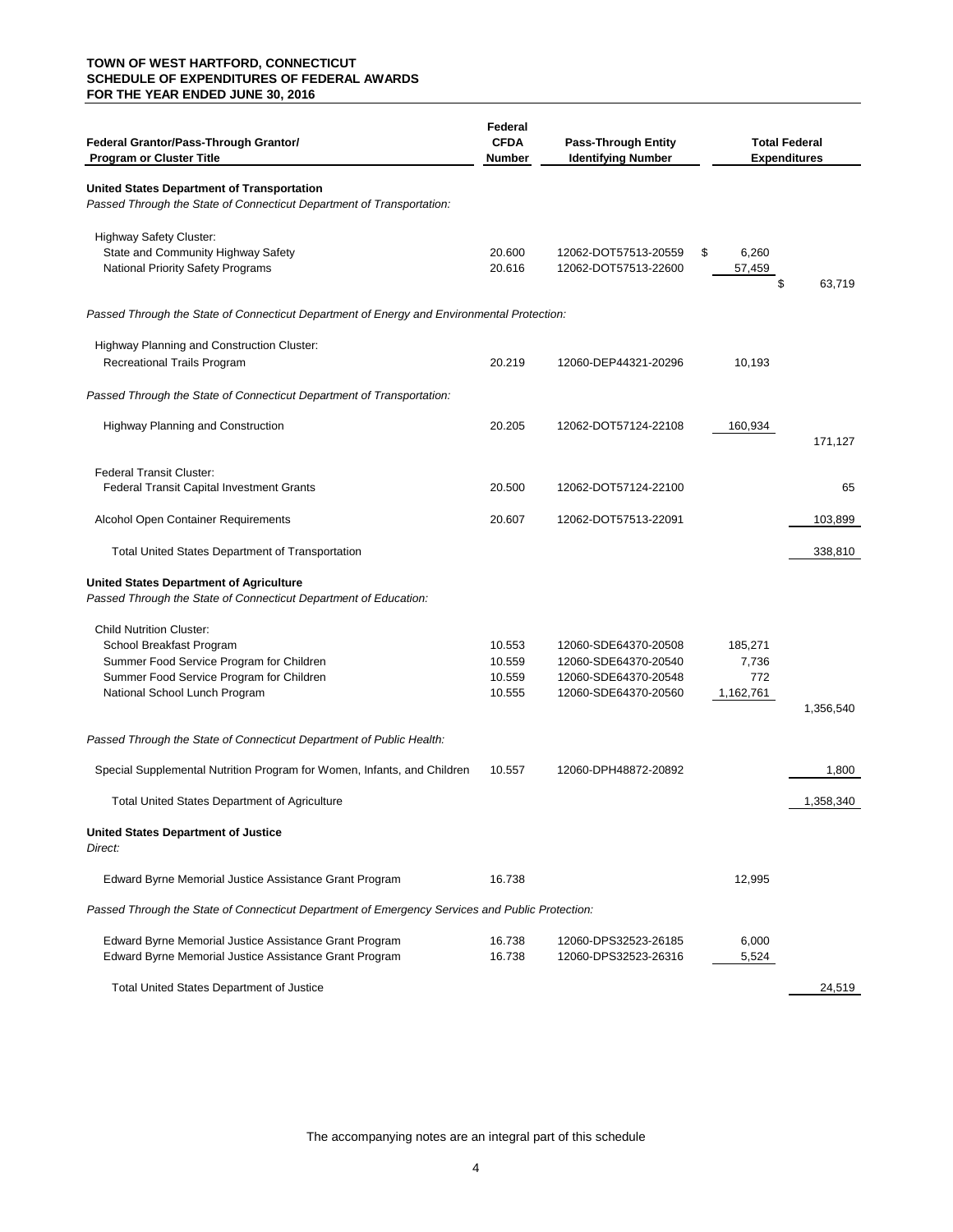#### SCHEDULE OF EXPENDITURES OF FEDERAL AWARDS (CONTINUED) **TOWN OF WEST HARTFORD, CONNECTICUT FOR THE YEAR ENDED JUNE 30, 2016**

| Federal Grantor/Pass-Through Grantor/<br><b>Program or Cluster Title</b>                                                                                   | Federal<br><b>CFDA</b><br>Number | <b>Pass-Through Entity</b><br><b>Identifying Number</b>                                          |                    | <b>Total Federal</b><br><b>Expenditures</b> |
|------------------------------------------------------------------------------------------------------------------------------------------------------------|----------------------------------|--------------------------------------------------------------------------------------------------|--------------------|---------------------------------------------|
| United States Department of Health and Human Services<br>Passed Through the State of Connecticut Department on Aging:                                      |                                  |                                                                                                  |                    |                                             |
| Aging Cluster:<br>Special Programs for the Aging Title III, Part B Grants for Supportive<br>Services and Senior Centers                                    | 93.044                           | 12060-SDA62810-20835                                                                             | \$                 | 200                                         |
| <b>United States Department of Education</b><br>Passed Through the State of Connecticut Department of Education:                                           |                                  |                                                                                                  |                    |                                             |
| Special Education Cluster (IDEA):<br>Special Education Grants to States<br>Special Education Grants to States<br><b>Special Education Preschool Grants</b> | 84.027<br>84.027<br>84.173       | 12060-SDE64370-20977-2016 \$ 1,912,130<br>12060-SDE64370-20977-2015<br>12060-SDE64370-20983-2016 | 242,189<br>49,655  | 2,203,974                                   |
| Title I Grants to Local Educational Agencies<br>Title I Grants to Local Educational Agencies                                                               | 84.010<br>84.010                 | 12060-SDE64370-20679-2016<br>12060-SDE64370-20679-2015                                           | 795,568<br>161,885 | 957,453                                     |
| Career and Technical Education - Basic Grants to States                                                                                                    | 84.048                           | 12060-SDE64370-20742-2016                                                                        |                    | 84,919                                      |
| Adult Education - Basic Grants to States                                                                                                                   | 84.002                           | 12060-SDE64370-20784-2016                                                                        |                    | 77,336                                      |
| <b>Improving Teacher Quality State Grants</b><br><b>Improving Teacher Quality State Grants</b>                                                             | 84.367<br>84.367                 | 12060-SDE64370-20858-2016<br>12060-SDE64370-20858-2015                                           | 138,342<br>57,822  | 196,164                                     |
| <b>English Language Acquisition State Grants</b><br><b>English Language Acquisition State Grants</b>                                                       | 84.365<br>84.365                 | 12060-SDE64370-20868-2016<br>12060-SDE64370-20868-2015                                           | 41,263<br>26,433   | 67,696                                      |
| <b>Total United States Department of Education</b>                                                                                                         |                                  |                                                                                                  |                    | 3,587,542                                   |
| United States Department of Housing and Urban Development<br>Direct:                                                                                       |                                  |                                                                                                  |                    |                                             |
| <b>CDBG - Entitlement Grants Cluster:</b><br><b>Community Development Block Grants/Entitlement Grants</b>                                                  | 14.218                           |                                                                                                  |                    | 896,369                                     |
| United States Department of Homeland Security<br>Passed Through the State of Connecticut Department of Emergency Services and Public Protection:           |                                  |                                                                                                  |                    |                                             |
| <b>Emergency Management Performance Grants</b>                                                                                                             | 97.042                           | 12060-DPS32160-21881                                                                             |                    | 23,514                                      |
| Direct:                                                                                                                                                    |                                  |                                                                                                  |                    |                                             |
| Assistance to Firefighters Grant                                                                                                                           | 97.044                           |                                                                                                  |                    | 285,531                                     |
| <b>Total United States Department of Homeland Security</b>                                                                                                 |                                  |                                                                                                  |                    | 309,045                                     |
| <b>Total Federal Awards</b>                                                                                                                                |                                  |                                                                                                  | \$                 | 6,514,825                                   |

The accompanying notes are an integral part of this schedule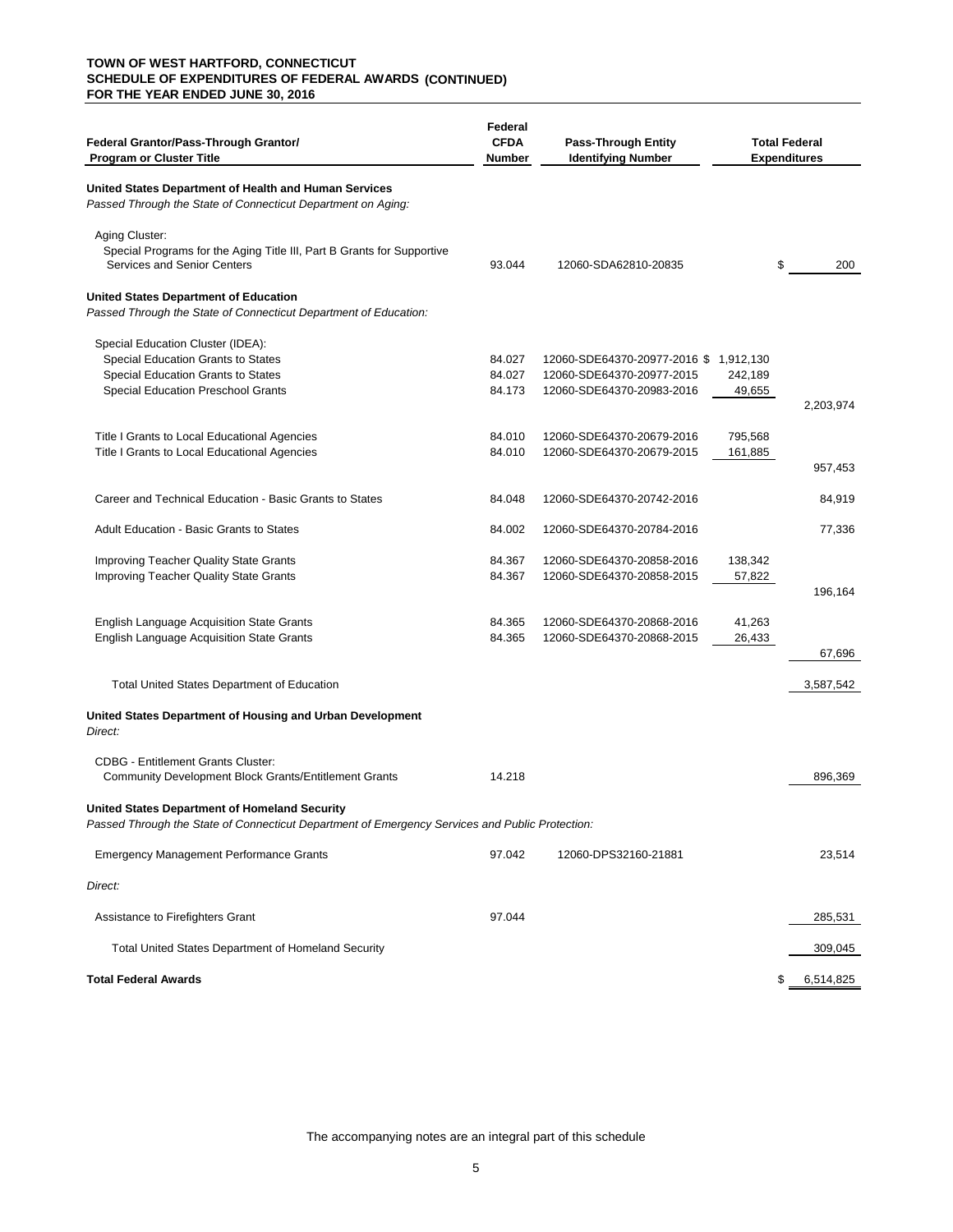#### **1. BASIS OF PRESENTATION**

The accompanying schedule of expenditures of federal awards (the Schedule) includes the federal award activity of the Town of West Hartford, Connecticut, under programs of the federal government for the year ended June 30, 2016. The information in the Schedule is presented in accordance with the requirements of Title 2 U.S. *Code of Federal Regulations* Part 200, *Uniform Administrative Requirements, Cost Principles, and Audit Requirements for Federal Awards* (Uniform Guidance).

Because the Schedule presents only a selected portion of the operations of the Town of West Hartford, Connecticut, it is not intended to, and does not, present the financial position, changes in fund balance, changes in net position or cash flows of the Town of West Hartford, Connecticut.

## **2. SUMMARY OF SIGNIFICANT ACCOUNTING POLICIES**

Expenditures reported on the Schedule are reported using the modified accrual basis of accounting. Such expenditures are recognized following the cost principles contained in the Uniform Guidance, wherein certain types of expenditures are not allowable or are limited as to reimbursement.

#### **3. NONCASH AWARDS**

Donated commodities in the amount of \$185,771 are included in the Department of Agriculture's National School Lunch Program, CFDA #10.555. The amount represents the market value of commodities received.

#### **4. INDIRECT COST RECOVERY**

The Town of West Hartford, Connecticut, has elected to use the 10% de minimis indirect cost rate as allowed under the Uniform Guidance.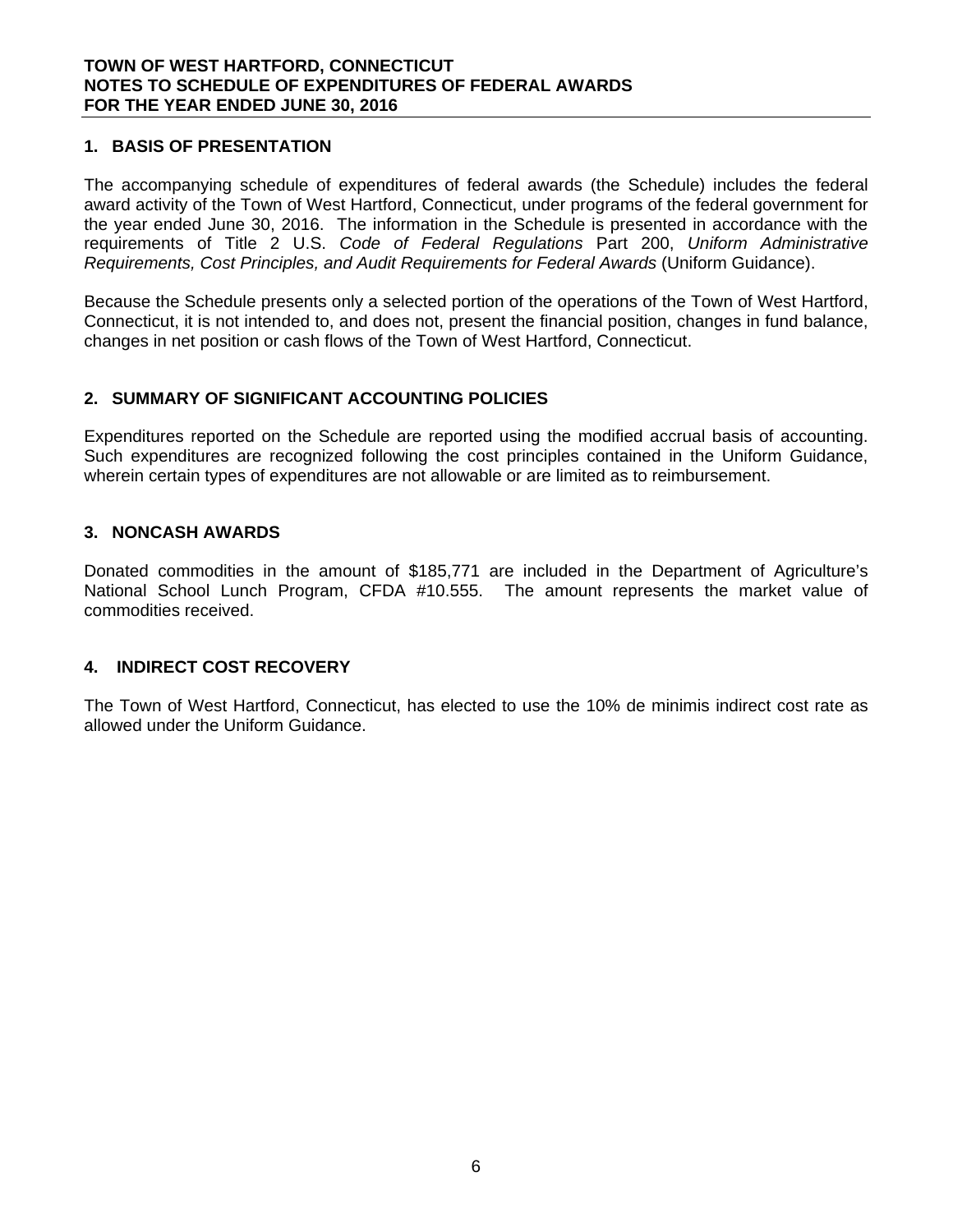

Accounting Tax Business Consulting

#### **Independent Auditors' Report on Internal Control over Financial Reporting and on Compliance and Other Matters Based on an Audit of Financial Statements Performed in Accordance with** *Government Auditing Standards*

To the Members of the Town Council Town of West Hartford, Connecticut

We have audited, in accordance with the auditing standards generally accepted in the United States of America and the standards applicable to financial audits contained in *Government Auditing Standards*, issued by the Comptroller General of the United States, the financial statements of the governmental activities, the business-type activities, the discretely presented component unit, each major fund and the aggregate remaining fund information of the Town of West Hartford, Connecticut, as of and for the year ended June 30, 2016, and the related notes to the financial statements, which collectively comprise the Town of West Hartford, Connecticut's basic financial statements, and have issued our report thereon dated December 23, 2016.

#### **Internal Control over Financial Reporting**

In planning and performing our audit of the financial statements, we considered the Town of West Hartford, Connecticut's internal control over financial reporting (internal control) to determine the audit procedures that are appropriate in the circumstances for the purpose of expressing our opinions on the financial statements, but not for the purpose of expressing an opinion on the effectiveness of the Town of West Hartford, Connecticut's internal control. Accordingly, we do not express an opinion on the effectiveness of the Town of West Hartford, Connecticut's internal control.

A deficiency in internal control exists when the design or operation of a control does not allow management or employees, in the normal course of performing their assigned functions, to prevent, or detect and correct, misstatements on a timely basis. A material weakness is a deficiency, or combination of deficiencies, in internal control such that there is a reasonable possibility that a material misstatement of the entity's financial statements will not be prevented, or detected and corrected on a timely basis. A significant deficiency is a deficiency, or combination of deficiencies, in internal control that is less severe than a material weakness, yet important enough to merit attention by those charged with governance.

Our consideration of internal control was for the limited purpose described in the first paragraph of this section and was not designed to identify all deficiencies in internal control that might be material weaknesses or significant deficiencies. Given these limitations, during our audit we did not identify any deficiencies in internal control that we consider to be material weaknesses. However, material weaknesses may exist that have not been identified.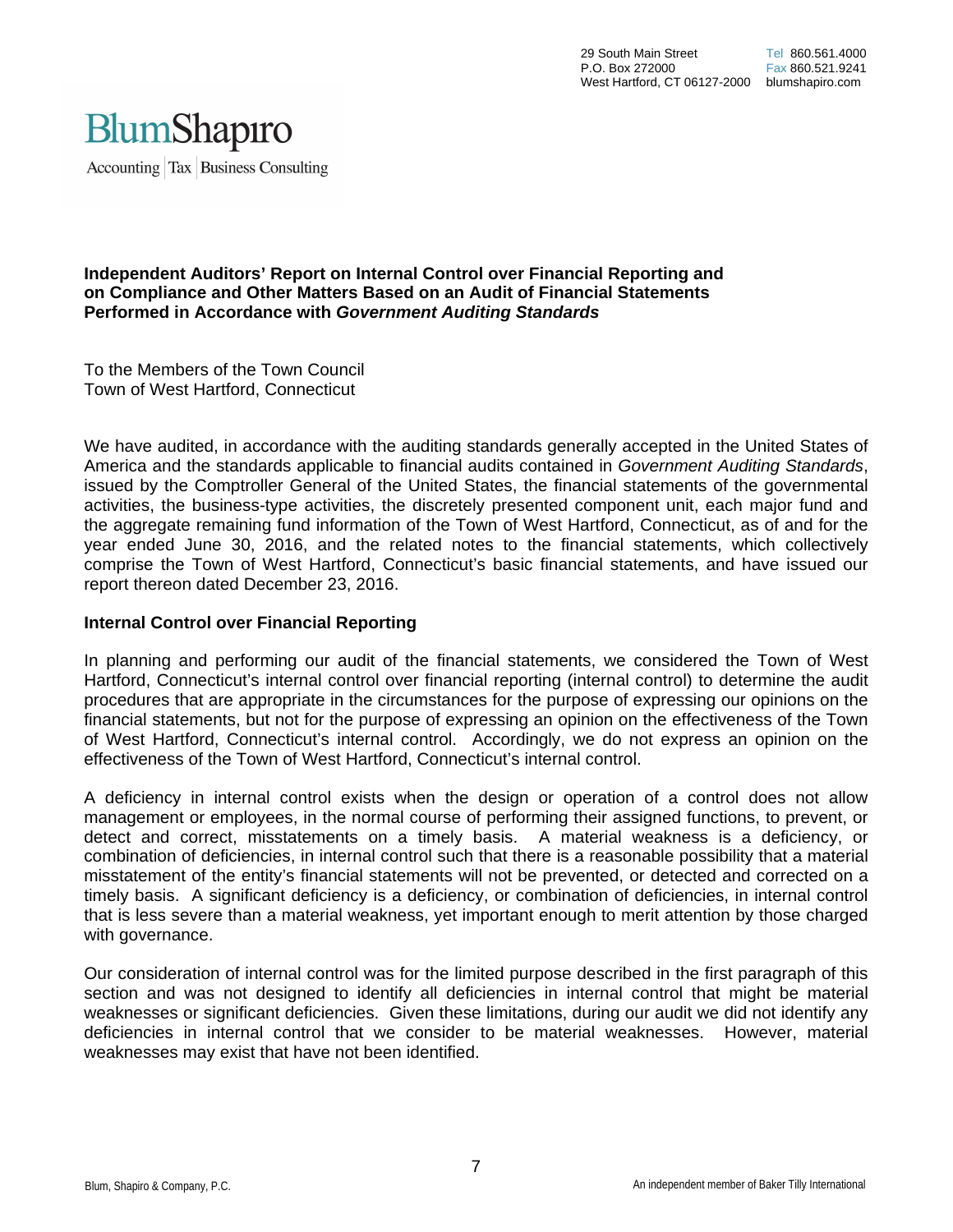#### **Compliance and Other Matters**

As part of obtaining reasonable assurance about whether the Town of West Hartford, Connecticut's financial statements are free from material misstatement, we performed tests of its compliance with certain provisions of laws, regulations, contracts and grant agreements, noncompliance with which could have a direct and material effect on the determination of financial statement amounts. However, providing an opinion on compliance with those provisions was not an objective of our audit, and, accordingly, we do not express such an opinion. The results of our tests disclosed no instances of noncompliance or other matters that are required to be reported under *Government Auditing Standards*.

#### **Purpose of this Report**

The purpose of this report is solely to describe the scope of our testing of internal control and compliance and the result of that testing, and not to provide an opinion on the effectiveness of the Town of West Hartford, Connecticut's internal control or on compliance. This report is an integral part of an audit performed in accordance with *Government Auditing Standards* in considering the Town of West Hartford, Connecticut's internal control and compliance. Accordingly, this communication is not suitable for any other purpose.

Blum, Shapino & Company, P.C.

West Hartford, Connecticut December 23, 2016